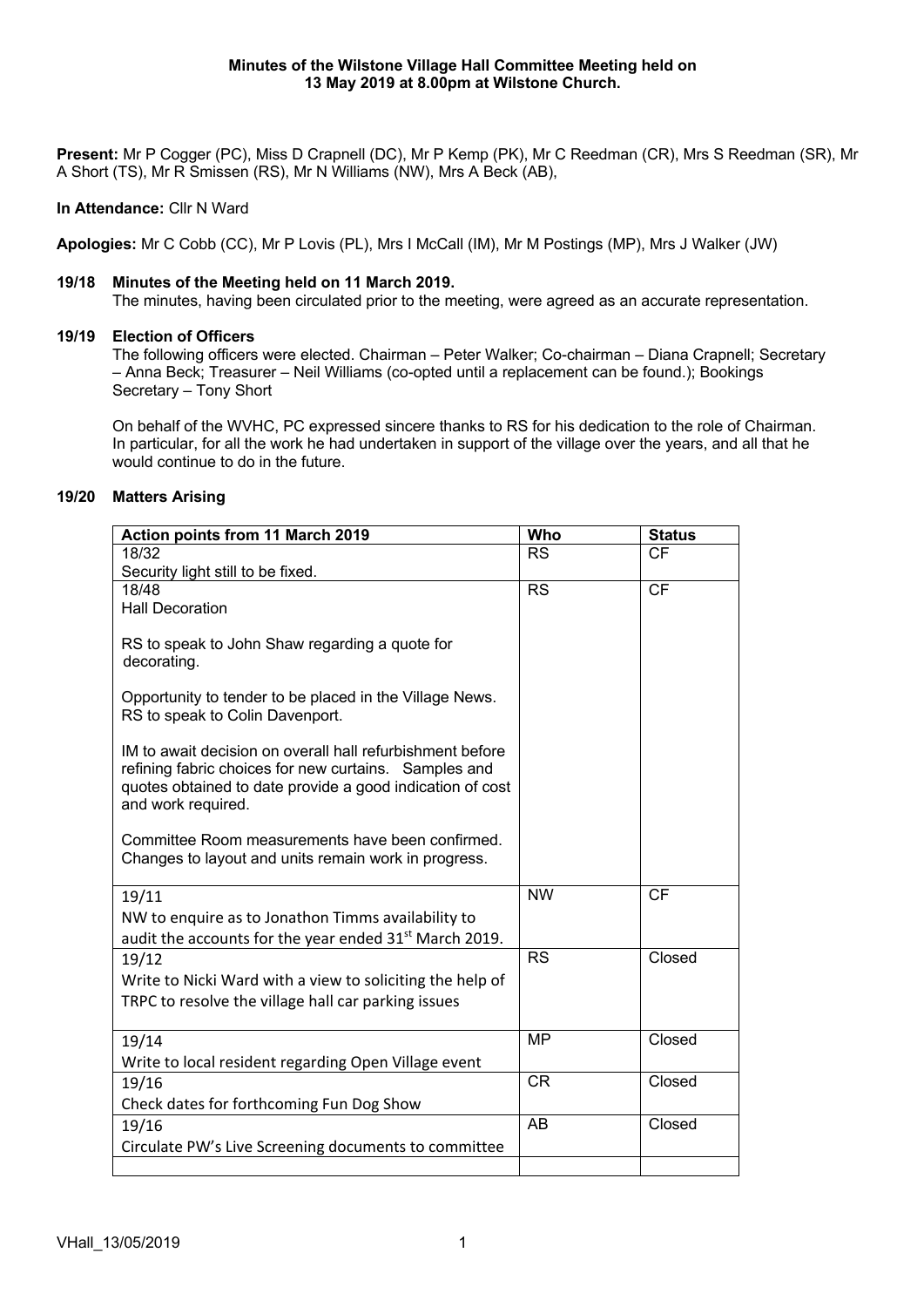#### **Minutes of the Wilstone Village Hall Committee Meeting held on 13 May 2019 at 8.00pm at Wilstone Church.**

#### **19/21 Treasurer's Report**

| <b>Balances</b>     | 14 May 2019 |
|---------------------|-------------|
| Current             | £2,902.91   |
| Deposit             | £14,911.84  |
| <b>Money Market</b> | £18,227.78  |
| Petty cash          | £914.84     |
| Awaiting paying in  | £239.69     |
|                     | £37,197.06  |
| Outstanding bills   | £0.00       |
| Unpaid cheques      | £0.00       |
| <b>Total funds</b>  | £37.197.06  |

NW to chase Ann (Jazzercise) for outstanding hall rental payment.

### **19/22 Village Hall Car Park**

RS, DC and NW met with Cllr Nici Ward and Cllr Doug Chalmers of TRPC to discuss the current parking issues and possible solutions. The existing parking being woefully inadequate for the number of attendees when events are held.

The committee agreed that forcing residents to park on the road rather than within the village hall grounds, would merely shift the problem onto the highways. A more sustainable and less impactful solution would be to agree a "green space" for parking, utilising some form of matting on Parish Council land. Cllr Doug Chalmers agreed to raise this at the TRPC meeting in June – the committee does not expect this to be a straightforward discussion as covenants, possible change of use, and funding of costs in the region of £20k need to be considered.

In addition, it was felt that the lack of Disabled Parking should be addressed simultaneously.

Several committee members felt that the carpark would benefit from properly defined bays. JW was volunteered to liaise with WATCO in order to determine timing and costs.

#### **19/23 Hall Refurbishment**

Following numerous meetings to discuss the Committee Room Refurbishment, RS advised the WVHC that the basic framework of the entire village hall would need to be upgraded. The most convenient time to undertake any such work would be during the summer holidays.

Work would include, but not be limited to:

- Replace curtains in hand with IM
- Replace lights PK to measure hall and determine lumen requirements.
- Repair/replace heaters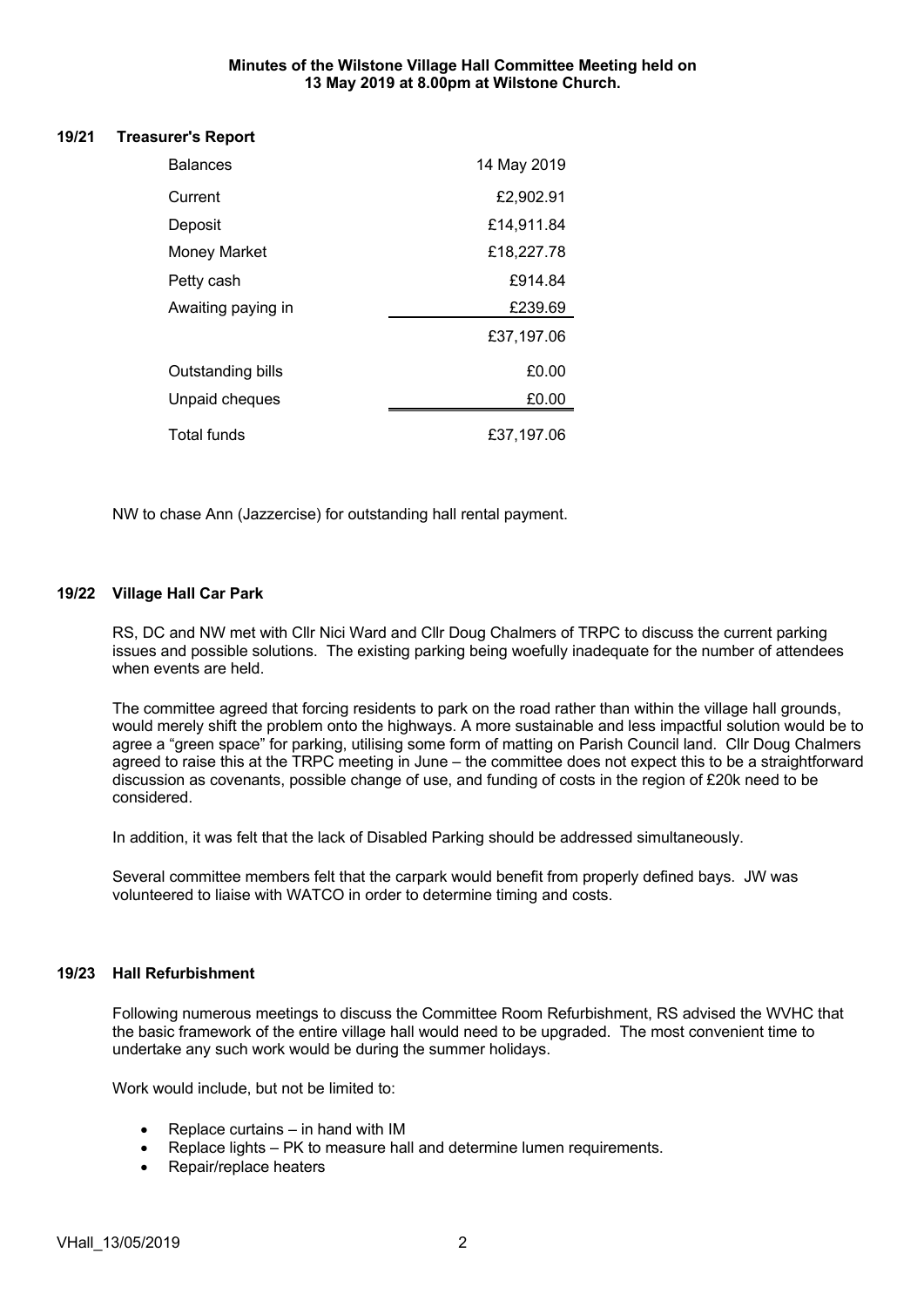# **19/24 Past Events**

**Film Nights**: both Bohemian Rhapsody and Stan & Ollie were well attended and a great success.

## **19/25 Future Events**

### **Village Event 23rd June**

Plans are well underway for the Open Village event, with the following already confirmed:

- 24 Trade stalls
- 8 Open gardens
- A "knitting" design installation at the bus shelter
- Cream teas at the church
- BBQ and fish & chips at the pub
- Puppet show
- Hemel Gazette

The road closure application is with the local council.

**Fun Dog Show**: Date set for Saturday, 7<sup>th</sup> September (after Jazzercise). JW to liaise with Chiltern Dog Rescue.

**Screening of Live Events**: The committee was unanimous in its support for moving this forward. PW to lead.

#### **19/26 Hall Lettings**

CR informed the committee of two potential new lettings, namely:

- Argentine Tango lessons CR trying to find dates that would allow the classes to be held from 6pm onwards.
- Pilates looking to holding classes at some time on a Thursday or Friday.

Several committee members voiced concern at the number of ongoing bookings being taken for Friday and Saturday nights. After some discussion, the committee agreed that bookings could be taken on the understanding that community events would always take precedence.

#### **19/27 Any Other Business**

#### **Film Night in support of the Village Shop**

AS conveyed a request from the Wilstone Village Shop Committee to hold a film night in support of the Save our Shop fund. The WVHC unanimously supported the idea.

Mrs Gayle Short will take the lead on this, with a view to showing Red Joan on Friday, 20<sup>th</sup> September.

# **Wine Tasting**

PK offered to investigate options for a Wine Tasting Evening later in the year.

# **Chair Servicing Kits**

PK to procure chair servicing kits.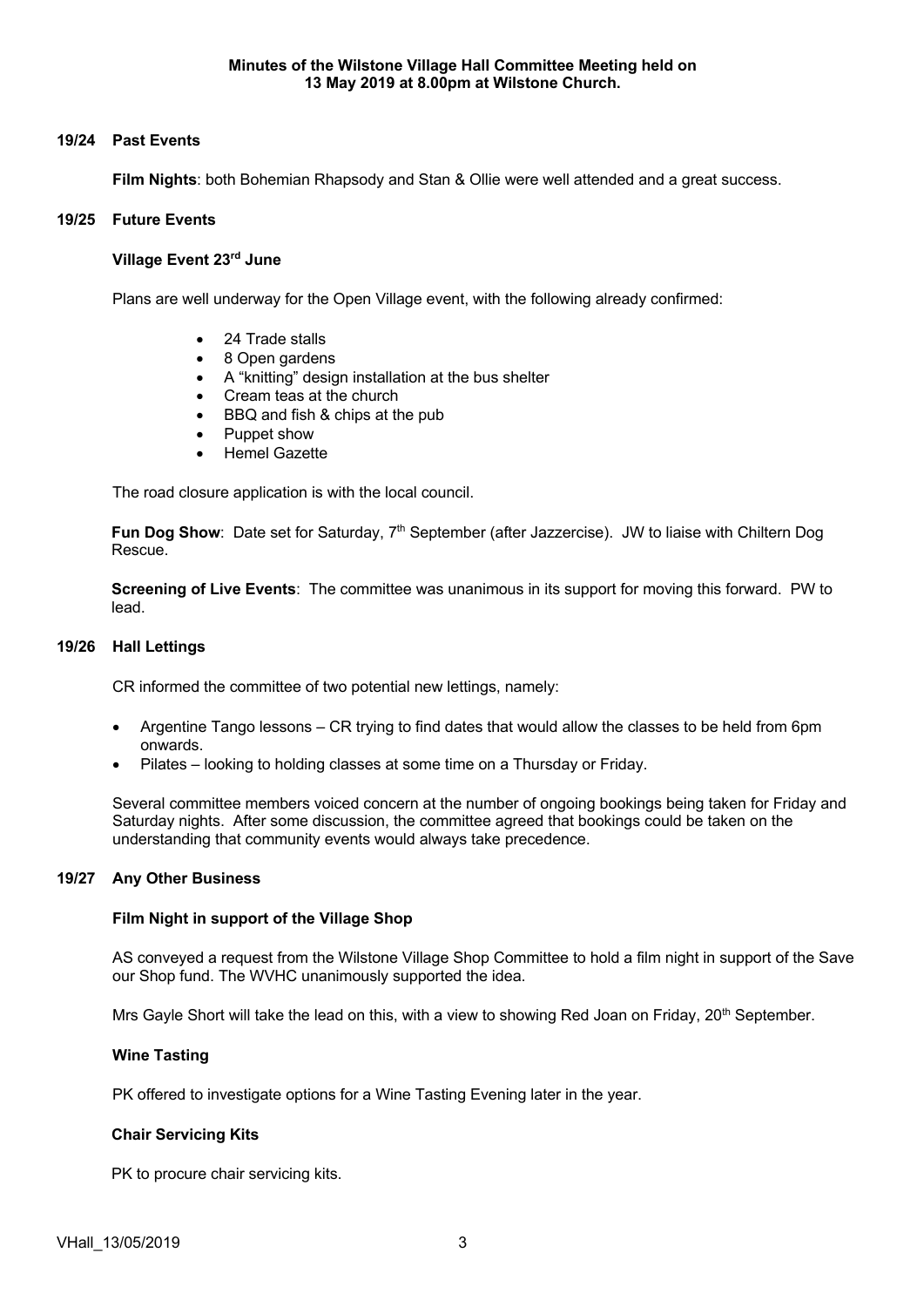# **Maintenance**

CR advised the committee of the unsightly weeds up against the fence at the side of the village hall. PK offered to strim.

NW offered to resolve the problem with the Village Hall doors.

# **19/28 Date of next meeting**

Monday 17<sup>th</sup> June 2019 at 8pm, Half Moon Pub